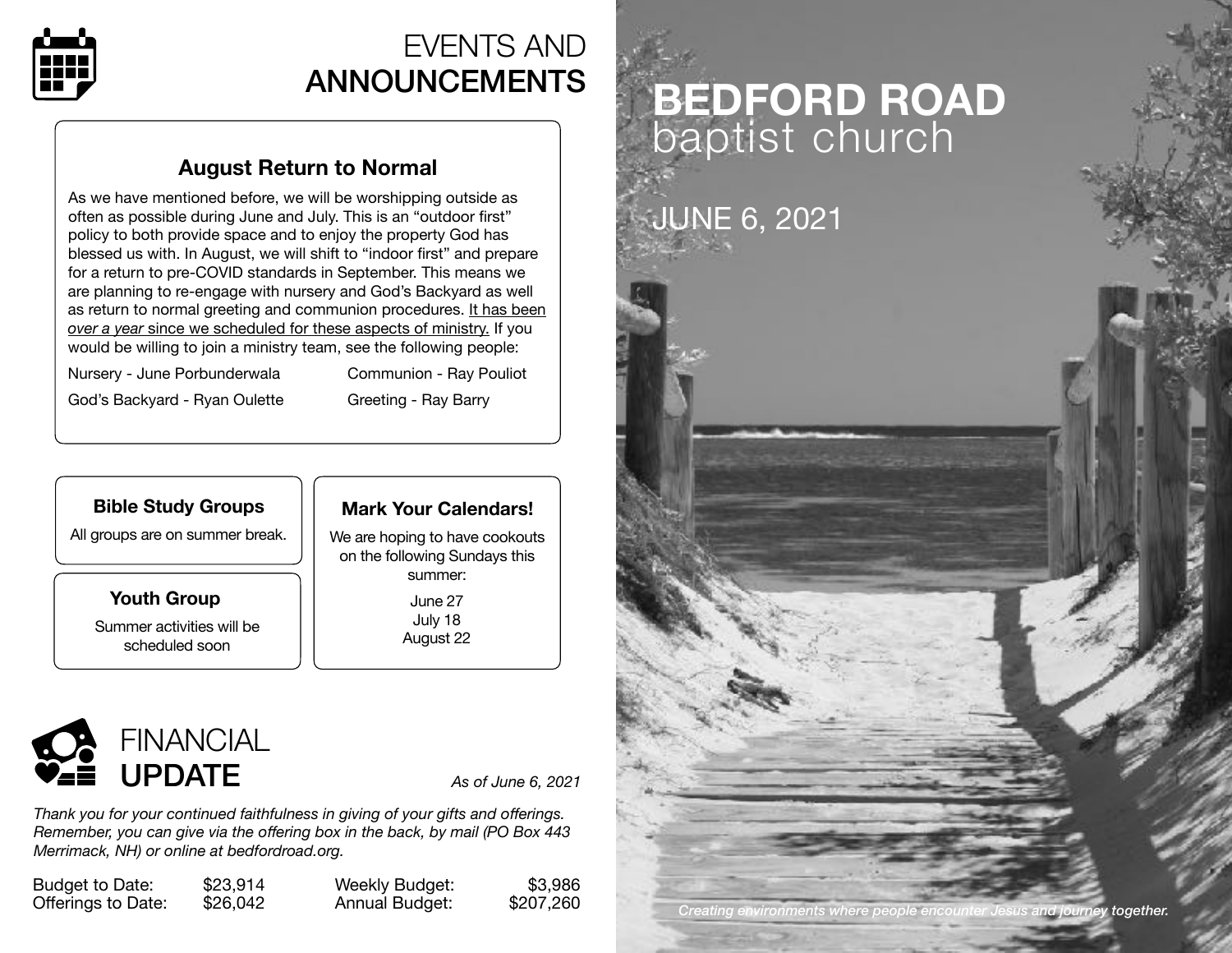#### **"Hallelujah, He Is So Good"**

*2021, Nichole DiVietro*

- **CHORUS 1:** *Hallelujah! Come bless the Lord. Hallelujah! For He is so good! Hallelujah! Come praise His name - His glorious name!*
- **CHORUS 2:** *Hallelujah! Come and rejoice! Hallelujah! Let's raise up our voice Hallelujah! To magnify His name - His mighty name*
- **VERSE 1:** Come, seek the Lord. He'll deliver you from your fears. Look to Him and He'll wipe away all your tears Cry out to Him, oh He'll hear you, Just give Him your cares He answers prayers.
- **VERSE 2:** Come taste and see that the Lord He is good He has redeemed us by mercy like He said He would Trust in Him at all times and do good Just as we should.
- **VERSE 3:** Those who come and seek the Lord lack no good thing He's our wonderful Savior - Our everything! Come hear and fear, and be glad and rejoice in our King That's why we sing-
- **CHORUS 3:** *Hallelujah! We bless You, Lord. Hallelujah! For You are so good! Hallelujah! We praise Your name - Your glorious name!*
- **CHORUS 4:** *Hallelujah! You are our King, Hallelujah! Our everything! Hallelujah! We come and we sing. Praises to You, our King!*

#### **The Lord's Table**

*All believers are invited to participate in the observance of the Lord's Table together. Please pick up the elements at the back prior to beginning of worship and bring them with you to your seats.*

#### **"Doxology"**

*Public Domain, Louis Bourgeois and Thomas Ken, CCLI 5620*

Praise God from whom all blessings flow. Praise Him all creatures here below. Praise Him above ye heavenly hosts. Praise Father, Son and Holy Ghost! Amen.

#### **"No Matter What"**

*© 2006, Kim Hill, Self-Distributed*

- **CHORUS:** *The Lord is always with you, no matter what, no matter what! The Lord is always with you, wherever you go, and whatever you do The Lord is always with you*
- **VERSE 1:** If you've got a problem, He can solve your problem. Pray to God. Oh, and if you're hurt and bleeding, he can stop your bleeding. Pray to God!
- **VERSE 2:** If you need a good friend, He will be your best friend. Pray to God. Oh, and if you go the wrong way, he'll show you the right way. Pray to God.

#### **"Your Love, Oh Lord"**

*© 1982, Melody & Keith Green, CCLI 11483*

- **VERSE 1:** There is a Redeemer, Jesus God's own son: Precious Lamb of God, Messiah, Holy One.
- **CHORUS:** *Thank You, O my Father, for giving us Your Son, And leaving Your Spirit till the work on earth is done.*
- **VERSE 2:** Jesus, my Redeemer, name above all names; Precious Lamb of God, Messiah, Hope for sinners slain.
- **VERSE 3:** When I stand in Glory, I will see His face; There I'll serve my King forever in that holy place.

#### **"I Love You, Lord"**

*© 1980, Laurie Klein, CCLI 25266*

I love you, Lord, and I lift my voice To worship you, O my soul, rejoice! Take joy, my King, in what you hear: May it be a sweet, sweet sound in Your ear.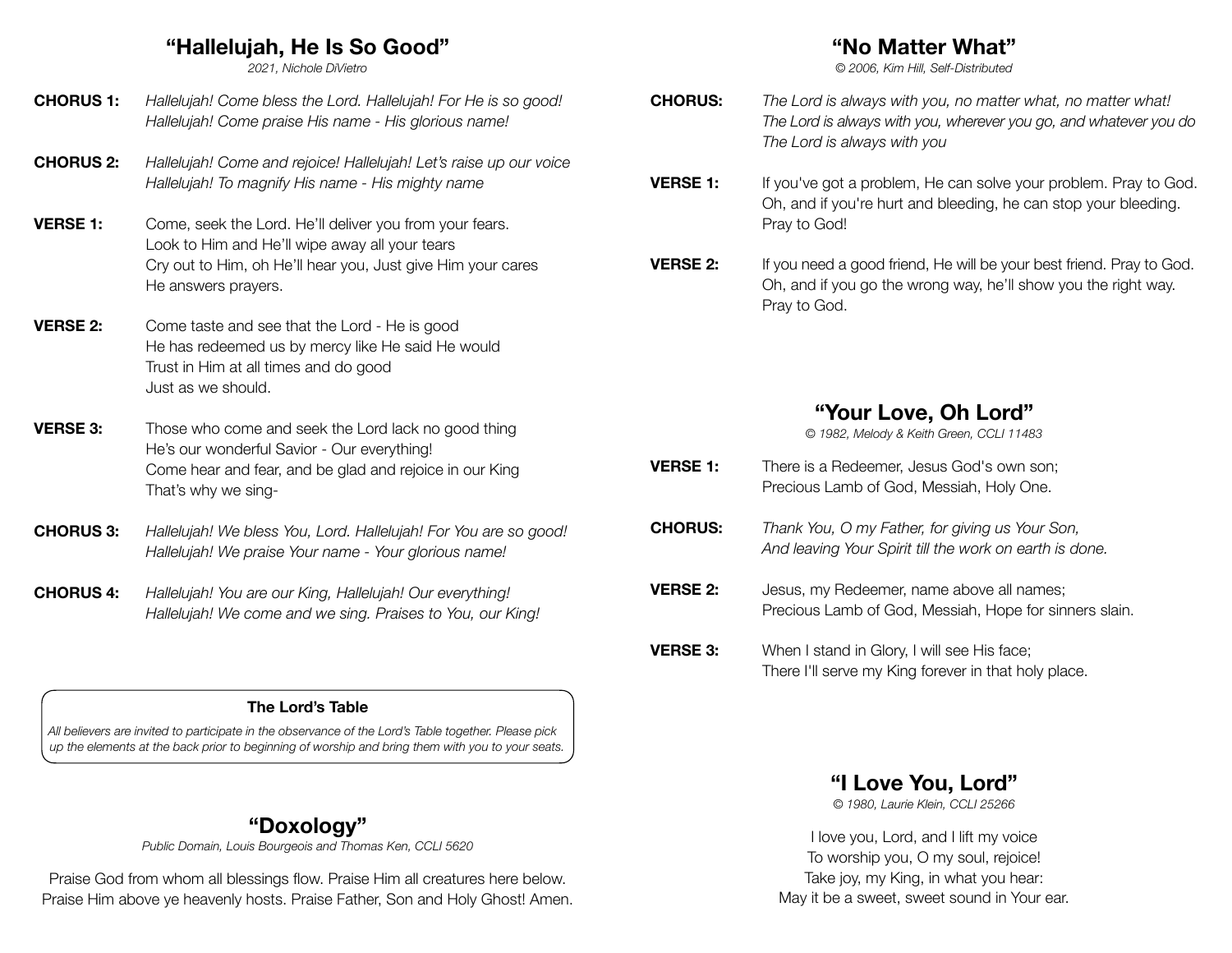The Canonicity of James Martin Luther &

The reformer Martin Luther had great difficulty with the Epistle of James and once referred to it as "an epistle of straw." He struggled with the epistle because of its association with salvation by works.

*"That epistle of James causes us so much trouble, because the papists latch onto it alone and leave all the rest [of Scripture]."* 

Luther still quoted James often because he saw the book as instruction for believers, and therefore still containing wisdom. He could not bring himself to accept that the book was written by anyone who might have known the apostles, nonetheless interacted with the Apostle Paul. In his Preface to James, Luther referred to the author as:

> *"Some good pious man who took some of the sayings of the apostles' disciples and threw them thus on paper."*

The real issue for Luther was the Catholic *use* of the epistle, not its content. He was more than willing to argue that good works follow upon one coming to faith in Christ while also maintaining it was difficult to separate faith and works from our perspective.

*"It is as impossible to separate works from faith as burning and shining from fire."* 

Here is a classic example of a great theologian getting something wrong and bordering on rejecting a book of the Bible because of what others had used the book for. (Luther also had an issue with the books of Song of Solomon and Esther.)

It is a cautionary tale as well, because there is much in the Bible that is abused by others. This does not mean we reject or denigrate those texts. Instead, we must consider the text itself and understand it in context as well as we possibly can.

The Canonicity of James Martin Luther &

The reformer Martin Luther had great difficulty with the Epistle of James and once referred to it as "an epistle of straw." He struggled with the epistle because of its association with salvation by works.

*"That epistle of James causes us so much trouble, because the papists latch onto it alone and leave all the rest [of Scripture]."* 

Luther still quoted James often because he saw the book as instruction for believers, and therefore still containing wisdom. He could not bring himself to accept that the book was written by anyone who might have known the apostles, nonetheless interacted with the Apostle Paul. In his Preface to James, Luther referred to the author as:

*"Some good pious man who took some of the sayings of the apostles' disciples and threw them thus on paper."* 

The real issue for Luther was the Catholic *use* of the epistle, not its content. He was more than willing to argue that good works follow upon one coming to faith in Christ while also maintaining it was difficult to separate faith and works from our perspective.

> *"It is as impossible to separate works from faith as burning and shining from fire."*

Here is a classic example of a great theologian getting something wrong and bordering on rejecting a book of the Bible because of what others had used the book for. (Luther also had an issue with the books of Song of Solomon and Esther.)

It is a cautionary tale as well, because there is much in the Bible that is abused by others. This does not mean we reject or denigrate those texts. Instead, we must consider the text itself and understand it in context as well as we possibly can.